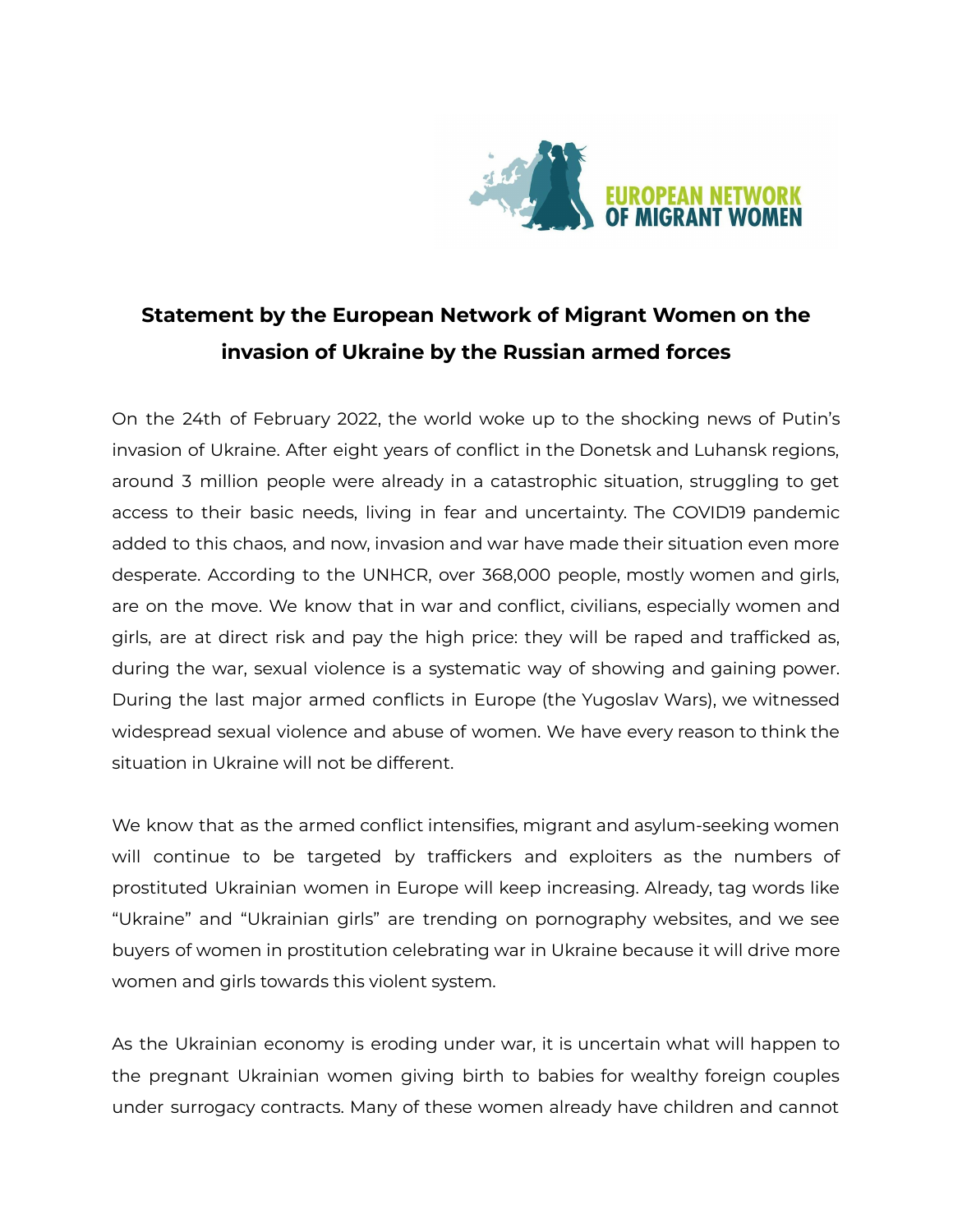flee the country, but even if they could, moving abroad would invalidate their surrogacy contracts. A Kyiv-based surrogacy company has already sequestered their surrogate mothers and their newborn babies to a bomb shelter while continuing to shill the commodification of women's bodies online with images that state "Make Babies Not War." Meanwhile, other women have been asked to leave the country to carry the pregnancy to term elsewhere. Whatever the situation, these women are now deprived of freedom of movement. Though foreign officials speak about offering support to the purchasing buyers, there has been no concern voiced for Ukrainian women exploited in the surrogacy industry and the impossible choices they are currently facing.

Ukrainian migrant and asylum-seeking women will continue to be targeted by traffickers and exploiters as the number of prostituted Ukrainian women in Europe rises and rises. Women in Russia protesting the use of force by their own government will be imprisoned while the many men in power will continue to engage in belligerent decisions. The world is watching now and holding its breath. The media worldwide is speaking of war, economic and military actions, weapons, and geopolitical impact. Journalists speak about finance and market crashes, money, territory, and power. What they are not speaking about, or not enough, are the women and girls going through pain, suffering, violence and heartbreak. We have a duty not to forget about them: women everywhere are the first sacrificed when a crisis hits.

We urge the international community to take into consideration the women and girls on the ground and those fleeing to neighbouring countries, to think beyond sanctions and take the necessary steps to support them both in Ukraine and in the countries they have fled to. We call to monitor the implementation of international humanitarian law and remember that according to the Fourth Geneva Convention and Additional Protocol I<sup>1</sup>, women and children must be protected from "rape, prostitution or any other form of violence."

<sup>1</sup> 6] Fourth Geneva Convention, Article 27, second paragraph (ibid., § 1556); Additional Protocol I, Articles 76–77 (adopted by consensus) (ibid., §§ 1560–1561).